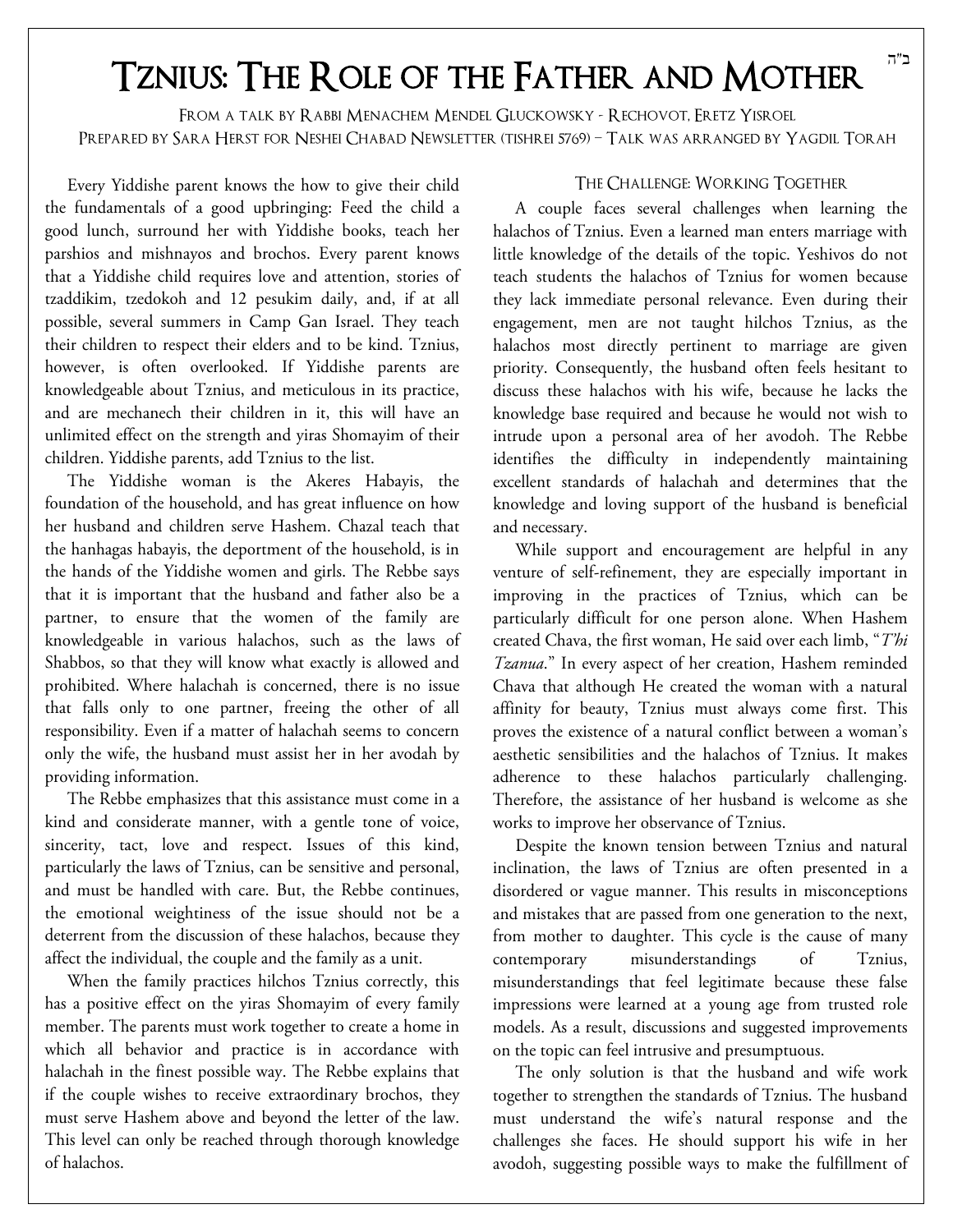these mitzvos easier. He may suggest that she shop together with a friend so that they can give each other a second opinion on the suitability of a purchase. It is most important that, rather than attempting to enforce the laws of Tznius, the husband should always be ready with words of encouragement and respect. Just as the wife supports the husband as he strives to strengthen certain aspects of his avodoh, he should do the same for her, always speaking, as the Rebbe put it, in "soft language." At the same time, he can make very clear that he wants, needs and appreciates a wife who keeps hilchos Tznius.

The primary message that the Rebbe communicates here is that Tznius is something that can be learned and discussed together. In this way, any blurred lines in halachah will be clarified and both will know what exactly is permissible and what is not, to the benefit of the couple and their family.

#### Effect of Tznius on the Children

The Rebbe stresses the significant effect of Tznius on children. A principal once wrote a letter to the Rebbe, outlining a meeting he arranged with the teachers of his school before the start of a new school year. The Rebbe reviewed the extensive list of topics to be covered, and responded that he had not seen any mention that a dress code for the teachers would be discussed. The Rebbe added that although the students of this school were very young, the dress of the teacher would surely affect them.

The Rebbe then cited the story of a shochet who lived in the time of the Tzemach Tzedek. This shochet used to wear a pair of galoshes, overshoes, rather than the boots traditionally worn by members of this community. Although there is no halachah condemning galoshes, the people of the town considered this excessively modern accoutrement as an outer sign of what was happening within. A shochet is a symbol of yiras Shomayim in a city, so to have the community shochet so obviously embracing the latest cultural trend was disturbing to the residents who relied upon him. The shochet was removed from his position.

The Rebbe brings this example to illustrate the powerful effect teachers have on their students, like a shochet affects his community. The outer dress is an indication of where the heart resides.

This fastidiousness extends not only to what is technically Tzniusdik and permitted; after all, galoshes are allowed according to halachah.

#### The Yiddishe Way

At a gathering of N'shei U'bnos Chabad, the Rebbe posed a perplexing question. The Medrash states that Bnei Yisroel were redeemed from Egypt in part because "They did not change any aspect of their dress." The Rebbe asks why this statement is declared in the negative form. All other reasons for the redemption of the Yidden are stated in the positive, such as "In the merit of the righteous women were they redeemed." Why does the posuk not say "In the merit of their Tznius they were redeemed"? The Rebbe explains that the syntax of this verse indicates that Bnei Yisroel were not redeemed because they observed the basic laws of Tznius. Rather, they were redeemed because even when the Egyptian culture that surrounded them wore technically Tznius clothing, the Yiddishe women *did not* assume the Egyptian dress. Even when the modern clothing covered what is required to be covered, the women continued to wear *Yiddishe* clothes.

This clarifies the Rebbe's directives to the principal of the school and further explains the relevance of the story of the shochet. A person with yiras Shomayim, and particularly someone who has undertaken to educate Yiddishe children, must be careful to dress not only in an officially proper way, but in a specifically Yiddishe way.

Because the outer clothing of a Yid is a sign of where her heart truly lies, she must be sure that her heart is in a place of kedushoh, not chas v'sholom entrenched in the alien culture that surrounds the Yidden today. This additional sensitivity is necessary not only for teachers and leaders of the community, but also for mothers who are the primary role models for the next generation of Klal Yisroel.

#### YOU ARE WHAT YOU WEAR

It is known that clothing has an intrinsic power. When Yaakov prepared to enter Yitzchak's room to receive the brochoh meant for his brother Aisov, Rivka dressed him in Aisov's clothes. The Chassam Sofer explains that Rivka knew that Yaakov was an ish tam, a great talmid chochom who spent his time learning Torah and achieving closeness with Hashem. Now he was preparing to deceive his father, his Rebbe and the leader of his generation. Rivka knew that this would be a difficult, even impossible, task for Yaakov. She did not know how he would accomplish it. Therefore she dressed him in Aisov's clothes. She knew that bigdei Aisov would influence him and he would be able to do what needed to be done, even to act in a deceptive manner that did not reflect his real nature and principles!

From this example it is obvious that clothing has a very real power over a person. When a person puts on a garment, it promotes specific attitudes, feelings, even behaviors. Not only is someone's clothing an indicator of what is happening inside, it often actually shapes the inner landscape of that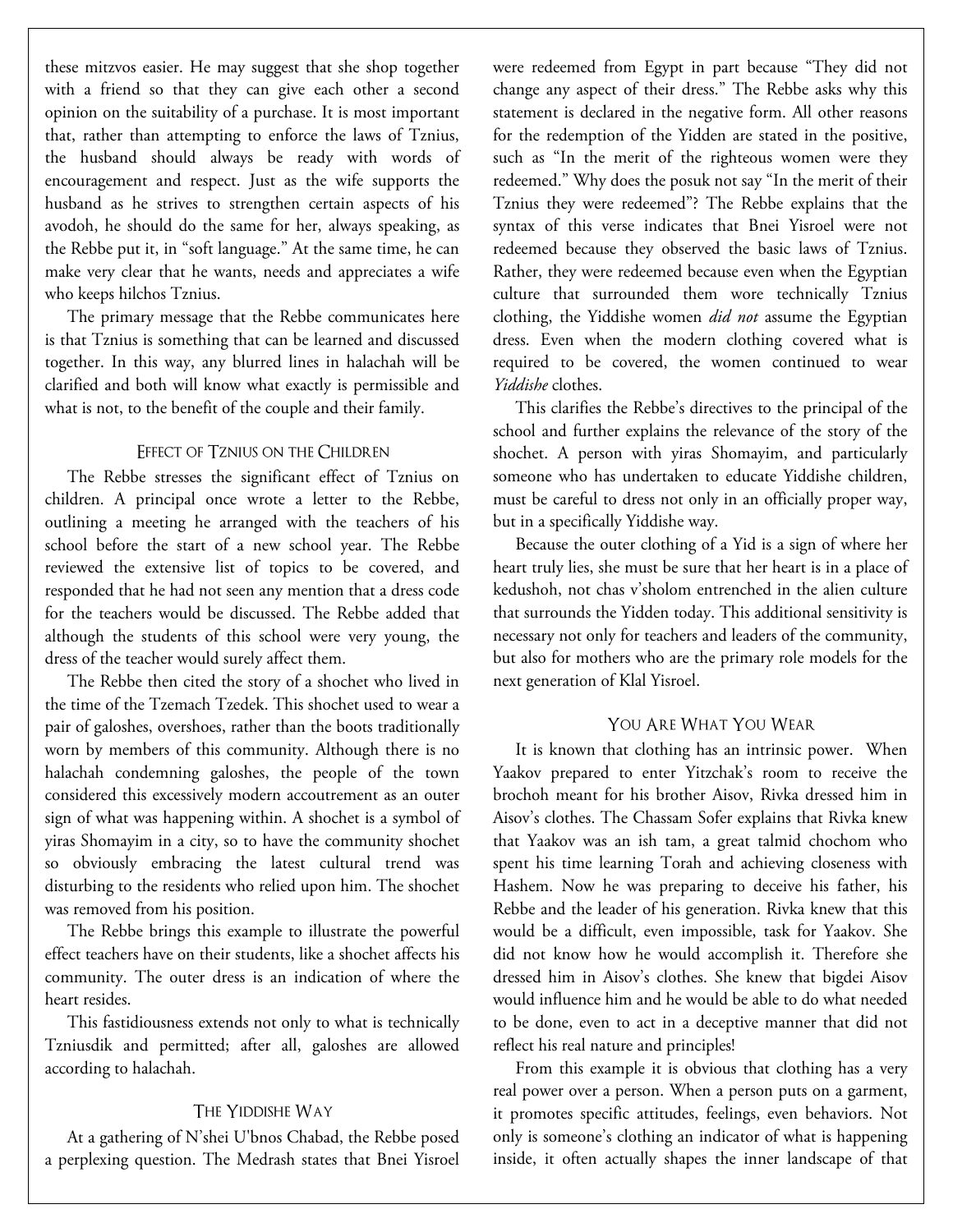person, as is learned from Yaakov and as is obvious in everyday life. Certain clothes rally specific emotional responses in the wearer, for example. It then follows that a garment can direct a person's actions in a very literal way. Hence the need for acute sensitivity regarding clothing.

#### A Brief Refresher

 The Shulchan Aruch teaches that a husband has the right to divorce a wife who weaves material in a public place. This is because weaving involves lifting the arms high, which causes the sleeves to fall back, exposing the arms. We learn from this that a woman must be conscious of Tznius regardless of the activity in which she is engaged. This applies not only to covering the arms, but to all halachos of Tznius. In regards to the arm in particular, however, Rav Shlomo Zalman Auerbach, one of the leading poskim of the last quarter century, suggests a sleeve length that extends several inches below the elbow to guard against inadvertent exposure. Many poskim also caution against loose sleeves that slip back or fall open while lifting the arms.

A similar challenge is presented by the dinim of covering the legs. According to halachah, the leg, or shok, must be covered. The shok includes the knee, which, like the elbow, must be covered in every circumstance. Similar to suggested sleeve-length, contemporary poskim suggest a skirt-length of four inches below the knee, so that the knee is covered even while the woman is seated. In the year Tof Shin Lamed Beis, when very short skirts were in vogue, the Rebbe reminded a Chossid to be particularly diligent in this halachah. The short-hemline trend has reappeared today, again making the

maintenance of appropriate skirt length a challenge. In view of that, it is worthwhile to be especially conscientious in these halachos.

In recent years there has been extensive discussion on the actual meaning of the term shok. Some poskim believe that shok ends at the knee, but others, including the Alter Rebbe, include the lower leg and foot in the definition of this halachic expression. Therefore the standard is set according to the firm opinion of the Alter Rebbe, that the lower leg must also be covered entirely, albeit with tight stockings, not with loose fabric.

This same process is followed when determining how the hair must be covered. The Zohar adamantly states that a married woman must cover all of her hair. Even her husband may not daven in her presence, if any of her hair is visible.

"Teachers must ensure that their dress reflects their pure objectives and their crucial role in the development of Yiddishe children." "If the dress of the teachers in school dramatically affects children, the clothing that their mothers wear is surely even more POWER FUL"

The Tzemach Tzedek also holds that the hair must be fully covered. Although other contemporary poskim rule less rigorously, the Rebbe repeatedly stressed the importance of covering all of the hair. This is best done with a sheitel, because, unlike a hat or scarf, a sheitel leaves no area exposed. The Rebbe emphasized that a sheitel should be worn even for short outings outside the home, so as to constantly observe the highest level of this halachah.

The Zohar teaches that when a mother is meticulous in covering her hair, it affects her children and grandchildren for generations to come. Chazal tell the story of Kimchis, who covered her hair so carefully that the walls of her home never saw it. She merited children who were kohanim gedolim, a legacy that extended to their children and every generation thereafter.

The Rebbe identified the fulfillment of this mitzvah as a source for wondrous blessings in the home and in raising children to be yirei Shomayim, emphasizing that if a couple wishes to see one hundred percent success in their children—

> one hundred percent yiras Shomayim, one hundred percent nachas— they must fulfill mitzvos one hundred percent. The brochos of Am Yisroel come through the strict observance of Torah and mitzvos. If a couple follows the ruling of the Tzemach Tzedek and the wife covers the hair completely, they will surely receive one hundred percent in return.

> A father once came to the Rebbe with a question regarding his son. He explained that his son was becoming more observant and was allowing his beard to grow. The father did not like the beard and asked the Rebbe whether his son could be frum and be

clean-shaven. The Rebbe answered that there are poskim who are more lenient and there are ways to accomplish this. But, the Rebbe said, your son is becoming frum. He is learning and adding mitzvos; that is, he is constructing a building for the rest of his life. He has added a floor to that building, by growing his beard. If you, his father, take away that floor, you may compromise the entire structure and the building may fall. The Rebbe continued: Even if the father feels that his child has a good foundation and the structure is quite solid, it is still a great risk to remove any part of the building.

The Rebbe's message is that even when a practice seems unnecessary, when there are acceptable halachic ways with which to get away with something, it is still extremely risky to do so and endangers the rest of the structure. So when a Yid is faced by the stringent opinion of the Tzemach Tzedek,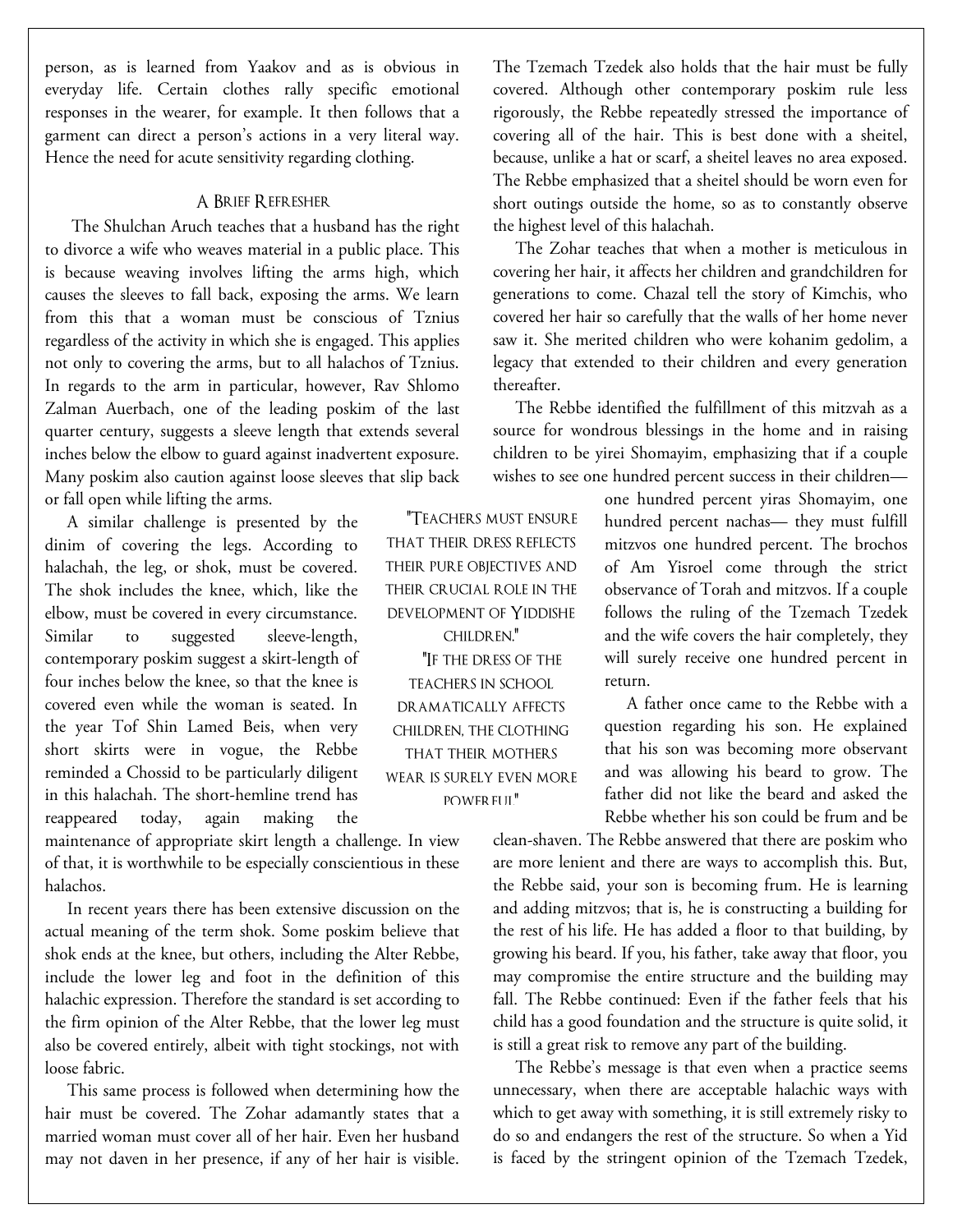where there are more lenient opinions that are commonly followed, it is wise to resist the temptation to rely on the more comfortable ruling. Removing this stringency may possibly upset the structure for the children of the family, jeopardizing their budding yiras Shomayim. This is why the standard of hair covering is to cover all of the hair, to the benefit of the children and future generations of the family.

Like the importance of covering the hair fully, it is essential to be careful about necklines. One is permitted to uncover the neck, but watchfulness is required to make sure that only the neck is uncovered. The place where the neck meets the shoulders should not be seen, and the shirt must cover the collarbone in front. When determining whether the back of the neckline is suitable, put the garment through the "necklace test." If the collar drops lower in back than where a necklace would naturally sit, it is too low to conform to the halachos of Tznius.

Tznius is comprised of these small details. These details are also what make shopping for clothing difficult or discouraging. Some of this frustration can be avoided, however, by subtly shifting shopping expectations. Just as much of the surrounding culture is not in agreement with halacha, and must be filtered and modified for frum use, one cannot expect that mainstream designers will create clothes that are in full agreement with all of the halachos of Tznius. When shopping, keep in mind that most clothing will require modification and look at Tznius first when approaching an article of clothing.

Another worthwhile detail to check is not only if a garment covers what should be covered, but how it covers. The fit of clothing should be moderate, never too tight. The Shulchan Aruch brings a question of whether a woman is permitted to tie her belt in a bow on Shabbos. In general, tying knots on Shabbos is only allowed if they are guaranteed to be untied before the end of Shabbos. The Shulchan Aruch concludes that a woman may tie her belt in a bow because surely when she takes it off she will untie it. The Shulchan Aruch reasons that if she were to take it off without untying it, it would cause it to be "tight on her body in an immodest way."

This is an important element in hilchos Tznius and requires thought and attention. Even when originally appropriate, clothing can quickly become too tight, because of weight gain, pregnancy, or misadventures in the dryer. Consistent awareness solves this problem. Keep in mind that halachah concentrates also on the manner of the covering, beyond only what is actually being covered. This also applies to clothing which is transparent, which covers but does not

conceal. Such garments are not in accordance with halacha and must also be avoided.

Today, even clothing that covers the body is designed to showcase what lies beneath, not conceal it. Such clothing is this generation's galoshes, its Egyptian dress. The Yiddishe women who resided in Egypt knew that even though Egyptian clothing was technically permitted, it was not really in accordance with Tznius. Instead they chose to dress in a Yiddishe way. The same thing must be done now, when selecting clothing requires thought of the spirit and intention of the halachah. This sensitivity must be brought into every Yiddishe home in order to preserve the Yiddishe way in the middle of a powerfully marketed style culture.

#### Tznius in Behavior

Tznius must extend to every aspect of Yiddishe lifestyle. Modest behavior and expertise in the laws of yichud are necessary, especially for women and men who work in offices. Chazal teach that Devorah the prophetess held court specifically beneath a palm tree, because the leaves of a palm tree are high and would not create the private atmosphere problematic in the halachos of yichud. This same attention must be given that every encounter in the workplace is in agreement with the halachos of yichud.

Tzniusdik behavior is no longer a challenge only outside the home, but also inside, where technology presents a temptation to every family member. The Internet exposes the family to external culture and extreme care must be taken that standards of modesty and pure behavior are upheld also in this area. The mother and father have a responsibility to create these borders and make certain that the expectations are met by the entire family.

Every Yiddishe parent has a responsibility to be aware and educated about halachah. Parents must teach children from a young age that halachah is paramount. Standards of Tznius must be explained and set in place from the time a little girl is three years old. This is how children will grow up seriously committed to Tznius in particular and to halachah in general.

Children must be taught that Hashem is everywhere, in everything a Yid does and is. A Yid must seek Hashem in every aspect of his life, ensuring that his heart lies in a place of kedushoh equal to the holiness of his neshomoh. This will connect children to the Torah and keep them close to Hashem all of their lives. By identifying Tznius as the first step of the process, parents will ensure that every step their child takes will be towards the light of Toras Hashem.